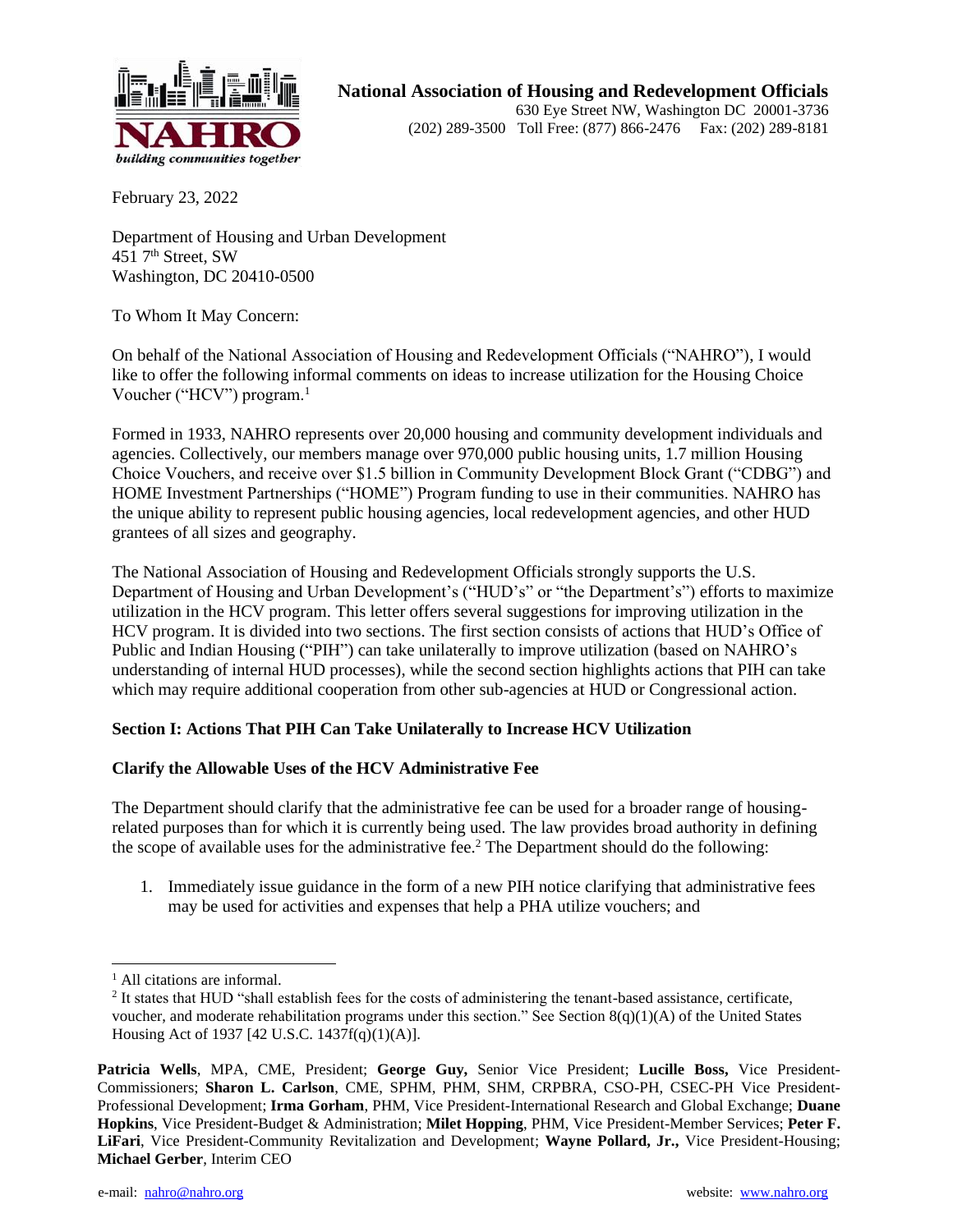2. Begin the process of promulgating a rule that states that administrative fees may be used for activities and expenses that help a PHA utilize vouchers.

In 2022, HUD has twice clarified the allowable uses of administrative fees through the use of guidance. First, in a notice on carbon monoxide detectors published in January, HUD wrote that "PHAs may use their HCV administration funds for landlord outreach and education on [carbon monoxide] requirements."<sup>3</sup> Second, in an email sent to PHA executive directors in February, HUD stated that "PHAs may use Section 8 administrative fees . . . to meet the costs for [certain voter registration] permissible activities."<sup>4</sup>

As it has already done before, the Department should publish guidance clarifying the additional activities and expenses the administrative fee may be used for. The activities and expenses should be those that would help a PHA utilize its vouchers. If the Department is concerned that PHAs may spend their administrative fees on impermissible activities and expenses, it may structure the guidance as a list of permitted activities and expenses with a catch-all clause at the end that allows for additional activities and expenses at HUD's discretion. For example, the guidance may state language similar to that below.

Housing Choice Voucher administrative fees may be used for the following purposes:

- Security deposits;
- Screening fees;
- Application fees;
- One-time utility deposits;
- First and last moving costs;
- Hold fees;
- Double rent (in instances where rental overlap is unavoidable);
- Moving expenses;
- Renter's insurance (if needed for a lease); and
- The costs of other activities or expenses that help utilize vouchers with HUD approval.

Additionally, the Department should comb through its guidance and pull out all instances where it has clarified the use of administrative fees. For example, the HCV Landlord Guidebook states that "PHAs may use administrative fees . . . to cover the cost of materials and marketing for events directly related to administration of the voucher program."<sup>5</sup> It also states that the "PHA may use administrative fees and administrative fee reserves to cover the cost of a venue for events directly related to administration of the voucher program."<sup>6</sup> Similarly, the landlord guidebook notes that "PHAs can choose to fund their landlord point of contract through their administrative fee dollars . . . ."<sup>7</sup>

The Department should create a new PIH Notice that supersedes PIH Notice 2015-07 (which currently describes the current allowable uses of administrative fees). The new notice should include the following components:

<sup>3</sup> Carbon Monoxide Alarms or Detectors in U.S. Housing and Urban Development (HUD)-Assisted Housing, PIH 2022-01, p. 5.

<sup>4</sup> See "PIH Announcements" email sent on Feb. 9, 2022 to PHA executive directors. The permissible voter registration activities include the following: 1. Providing documentation of residence; 2. Operating as a voter registration agency; 3. Making voter registration resources available to residents; 4. Permitting the use of community space for meetings, candidate forums, or voter registration; and 5. Using PHA space for drop boxes and voting sites. <sup>5</sup> HCV Landlord Guidebook, Education and Outreach Chapter, p. 6.

<sup>6</sup> HCV Landlord Guidebook, Education and Outreach Chapter, p. 18.

<sup>7</sup> HCV Landlord Guidebook, Landlord-Focused Customer Service Chapter, p. 18.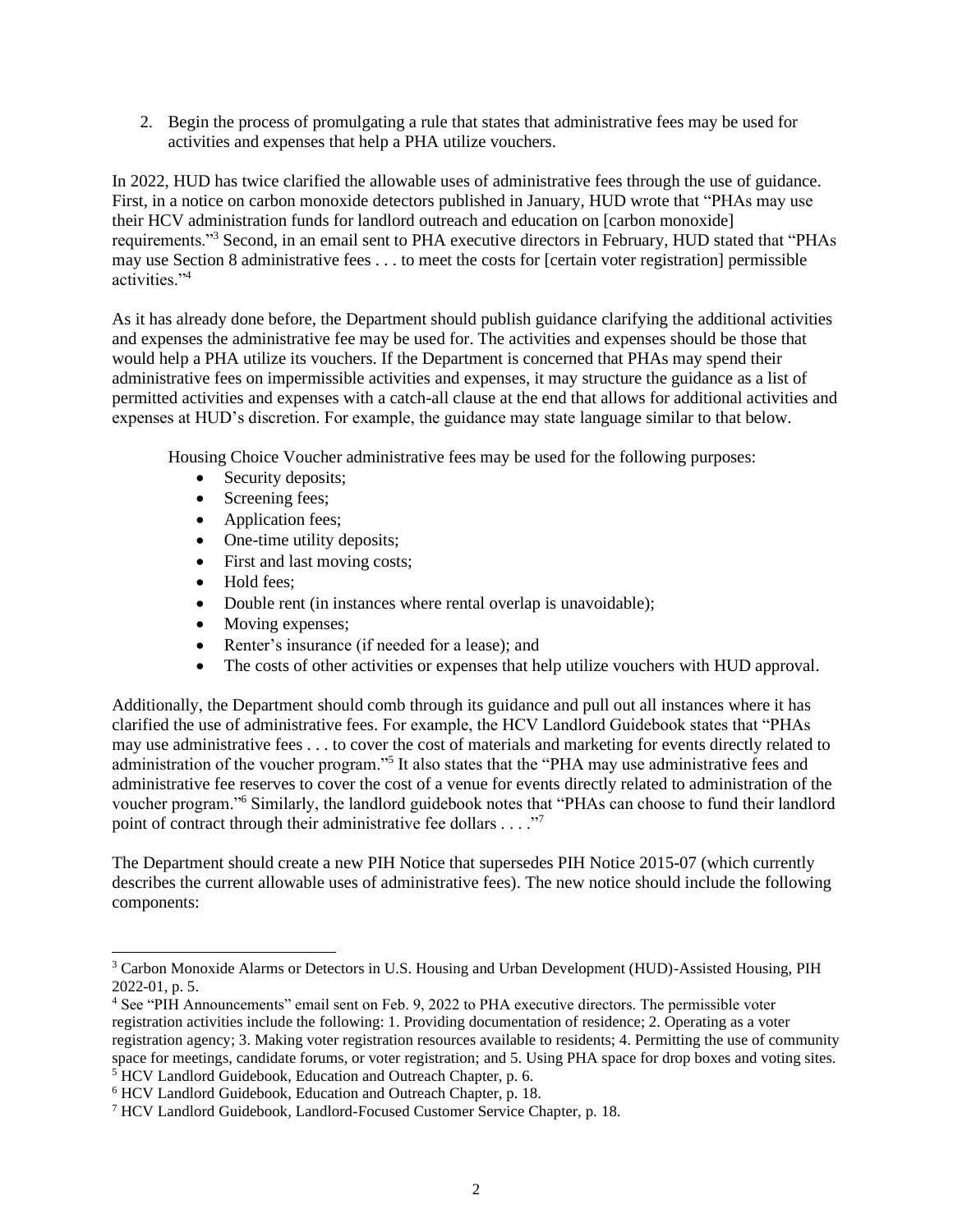- 1. Any relevant information from PIH Notice 2015-07 that is still applicable;
- 2. New clarifications of the administrative fees described above (i.e., activities or expenses that help PHAs utilize vouchers); and
- 3. A compilation of other clarifications of administrative fees uses through other older guidance documents (e.g., the HCV Landlord Guidebook, the carbon monoxide notice, etc.).

This new notice will centralize the allowable uses of the administrative fee and serve as a simple guidance document to publicize all the activities and expenses that PHAs may cover with administrative fees to increase voucher utilization.

Finally, the Department should promulgate a regulation that also clarifies some of the administrative fee uses. This is not necessary before the new PIH Notice is released, since the notice would fall within the scope of the current regulatory language, but would nonetheless remove some of the vagueness of the current regulation.<sup>8</sup> The guidance should be published before the regulation because the guidance can be released on a shorter timeline giving PHAs the necessary tools to increase utilization as soon as possible.

# **Complete the HCV Guidebook**

The Department should complete the HCV Guidebook that it has been working on for the past several years.<sup>9</sup> The guidebook would provide new employees working on voucher administration a single place where they could easily look up answers on how the program should be run. It would also provide field office staff with a single authoritative document that they could check when providing information to PHAs throughout the country. The guidebook would be easier to read that the current regulations because the information is centralized in one place as opposed to the more decentralized regulatory text. The guidebook should be accessible from the single web address described below.

# **Create a Single Web Address for HCV Utilization Resources**

The Department should create a single, easy-to-remember web address that houses all of its HCV utilization resources. This will allow HUD to easily advertise one place where everything is located and will allow industry associations and advocacy groups to have an easy-to-remember link to tell PHAs in their interactions.

Some suggested resources to be included on this site include the following:

- A completed and easy-to-read HCV guidebook;
- Training videos on the two-year tool and complementary other tools;
- All the tools, new information, and guidance from the landlord task force;
- Links or embeds of the HCV dashboards;
- Links of additional information on special purpose vouchers;
- Links to important utilization-related notices;
- Links to information on the Project-basing vouchers;
- Videos summarizing the guidebooks chapters and HCV Landlord Guidebook chapters;
- Other relevant tools, data, guidance, videos, webinar recordings, or other resources.

<sup>8</sup> See 24 CFR 982.152.

<sup>&</sup>lt;sup>9</sup> The incomplete HCV Guidebook can be found here: [https://www.hud.gov/program\\_offices/public\\_indian\\_housing/programs/hcv/guidebook.](https://www.hud.gov/program_offices/public_indian_housing/programs/hcv/guidebook)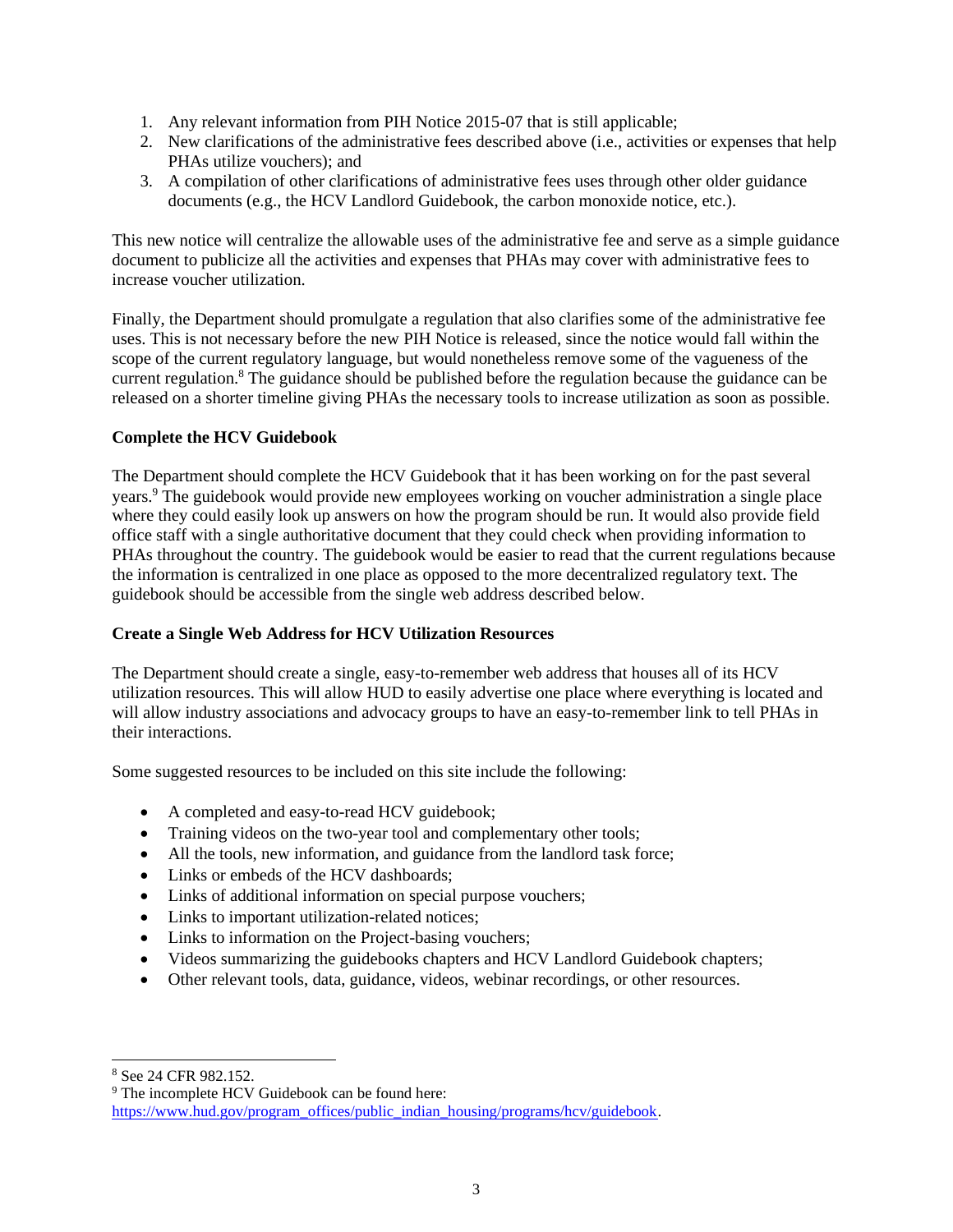### **Allow HUD Staff to Visit State and Regional Housing Conferences to Inform and Train**

The Department should send HUD staff to state and regional housing conferences that are occurring across the country to educate PHAs about all the information and tools that are available to the PHAs to increase utilization. Some things that HUD staff may want to think about presenting include the website where all of HUD's utilization information is located, information about using the two-year tool, some of the most useful strategies from the HCV Landlord Guidebook, and ideas for funding additional activities and expenses that may help with utilization.

### **Highlight the Project-Based Voucher Program**

The Department should highlight the project-based voucher ("PBV") program and explain how it might be a good option for PHAs in housing markets where it is difficult for program participants to find units. In these instances, project-based vouchers, especially in structures that the PHA owns, may offer guaranteed affordable housing in tight markets. While the PBV program is not for every PHA, those that are sophisticated enough to administer it have another tool in ensuring their program participants are housed. In describing the program to potentially interested PHAs, the Department should explicitly address the choice mobility option in the program and explain the PHA's duty to ensure that program participants are aware of the option and are able to exercise the option, in instances where they may want to.

### **Quickly Implement HOTMA's Site-Based Waiting Lists**

The Department should quickly implement the site-based waiting list provision of the Housing Opportunity Through Modernization Act of 2016 ("HOTMA").<sup>10</sup> This provision would allow PHA staff to focus less on managing their waitlists and would free up time for those staff to work on increasing utilization for the tenant-based assistance.

### **Section II: Actions That PIH Can Take with Other Entities to Increase HCV Utilization**

### **Administrative Fee Formula Reform Should Focus on Layering Fees onto the Current Base Formula**

NAHRO recommends structuring any reform to the administrative fee formula by layering fees onto the current base formula. There are two reasons to do this:

- 1. It is easy to explain to PHAs; and
- 2. PHAs will not have to worry about budgetary uncertainty.

Changing the underlying formula will result in a formula that will be hard to explain to PHAs across the country. While some staff at larger, more sophisticated PHAs may understand and embrace this change, many PHAs will not have the time or capacity to study the formula change. An easy-to-explain formula change, like adding additional fees for additional services, is a simple concept and can be understood simply without spending much time deciphering it.

Whether justified or not, many PHAs remain wary that any base administrative fee formula change will slash their budgets. Adding fees onto the current formula will immediately allay concerns involving shrinking PHA budgets.

 $10$  See Section 106(7)(C) of the Housing Opportunity Through Modernization Act of 2016.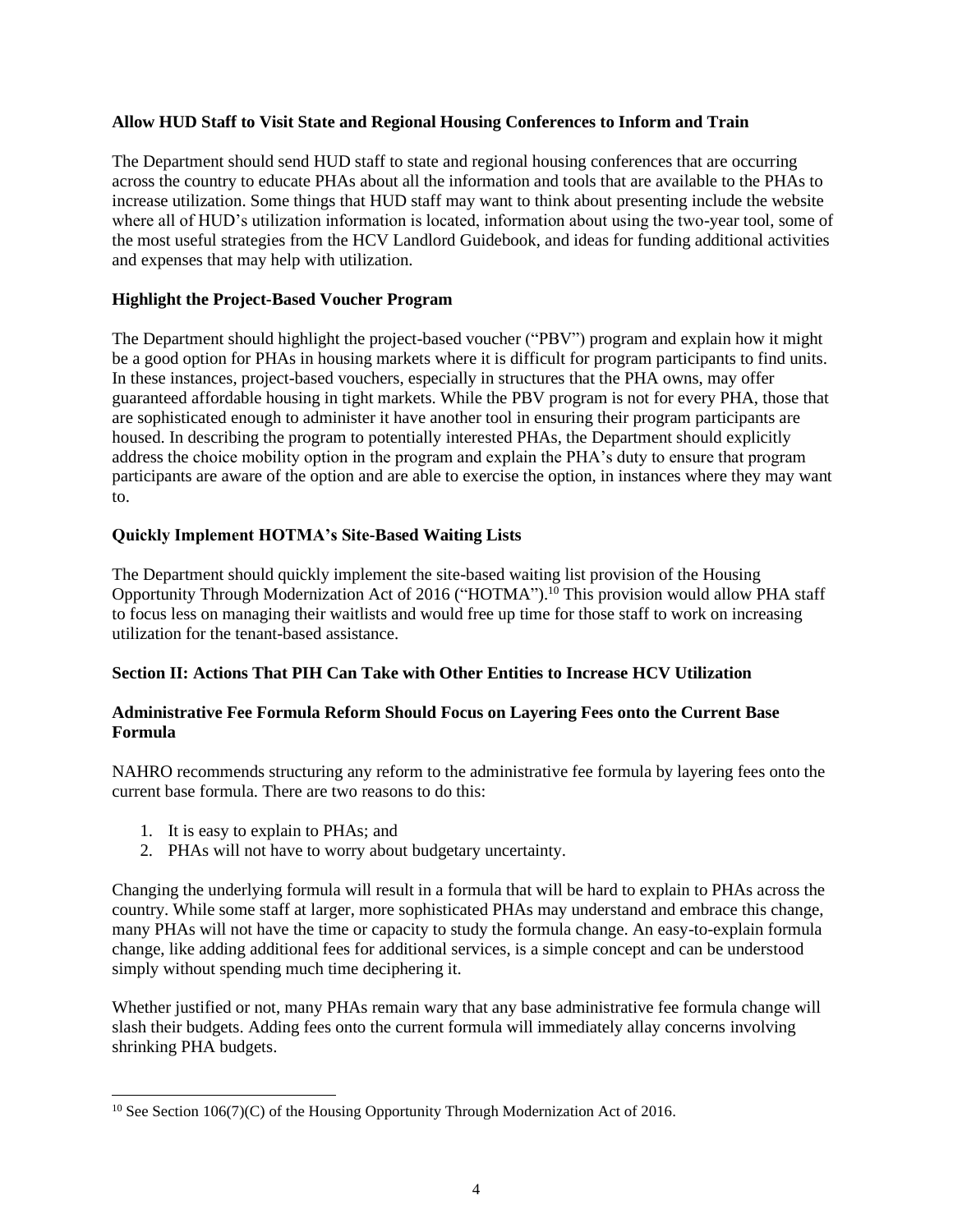Finally, if any new fee formula is based on the 2015 Administrative Fee Study, it may be relying on outof-date data. The study was conducted over a period beginning in 2013 and ending in 2014.<sup>11</sup> Many things have changed since that time, which may have caused the true cost of administering the HCV program to have risen, including the following: higher staff costs post-pandemic; new regulations (e.g., HOTMA) being implemented; the creation of new types of special purpose vouchers (e.g., Emergency Housing Vouchers and Foster Youth to Independence vouchers); etc. A new study is required before a formula change, and a study should be conducted every decade to keep pace with the changing legislative, regulatory, and economic landscape.

### **Issue New Revised FMRs**

It is NAHRO's understanding that HUD's Office of Policy Development and Research ("PD&R") is working with three outside groups to create a new methodology to calculate fair market rents ("FMRs"). The Department should consider using one of these experimental methodologies to recalculate the FMRs, publish the revised FMRs, and then allow PHAs the option of using the FMR calculated with the new methodology at its discretion.

The Department may also want to consider whether FMRs should still be set at  $40<sup>th</sup>$  percentile gross rents or whether  $50<sup>th</sup>$  percentile gross rents would be more appropriate given the low utilization rates.

### **Payment Standard Discretion Should Be Increased**

While the Department has taken steps to increase payment standards in certain contexts (e.g., with Emergency Housing Vouchers and with expedited waivers), an additional increase in the amount that payment standards may be set at will offer greater opportunities for program participants to lease up.<sup>12</sup> NAHRO recommends legislative changes allowing for payment standards to be set at 130% or 140% of the fair market rent (FMR). The Department need not worry that program participants will pay excessively for units because units will still need to pass rent reasonableness checks.

# **Administrative Fees Should Be Fully Funded**

As mentioned in the past by NAHRO, every future President's budget should suggest administrative fees be fully funded. This will be even more important if the scope of administrative fee uses is clarified, as previously mentioned in this document, to include activities and expenses that enable a PHA to utilize vouchers.

# **A National Source of Discrimination Law Should Be Passed**

The administration should propose legislation to Congress to enact a national source of income discrimination law. The legislation should specifically mention vouchers as type of income that may not be discriminated against in housing markets.

# **Units That Have Already Received a Federal Inspection Should Not Be Inspected Again**

In its next President's budget, HUD should propose language to require units that have received any federal inspection to be exempt from a HQS inspection, unless it occurs in the next naturally occurring

[https://www.huduser.gov/portal/publications/pdf/AdminFeeStudy\\_2015.pdf.](https://www.huduser.gov/portal/publications/pdf/AdminFeeStudy_2015.pdf)

 $11$  Housing Choice Voucher Program Administrative Fee Study, pg, xiv,

<sup>&</sup>lt;sup>12</sup> U.S. Department of Housing and Urban Development "Landlord Participation Study," p. 45, [https://www.hud.gov/sites/dfiles/PIH/documents/Landlord-Participation-Study-Final-Report.pdf.](https://www.hud.gov/sites/dfiles/PIH/documents/Landlord-Participation-Study-Final-Report.pdf)